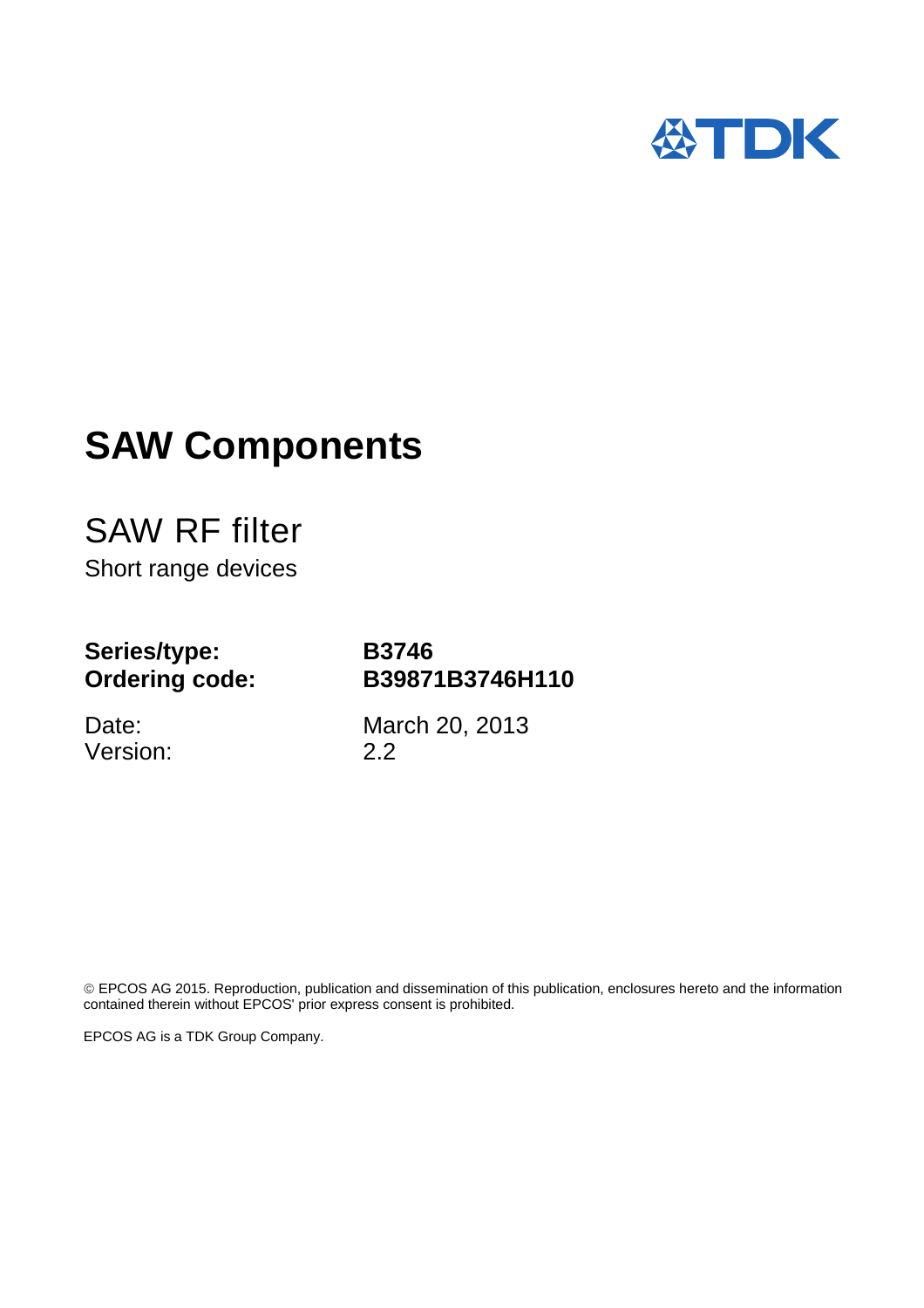## TDK

**868.60 MHz**

**B3746**

#### **SAW Components**

#### **SAW RF filter**

**Data sheet**

SMO

#### **Application**

- Low-loss RF filter for remote control receivers
- Balanced and unbalanced operation possible



#### **Features**

- Package size  $3.0 \times 3.0 \times 1.0 \text{ mm}^3$
- Package code DCC6E
- RoHS compatible
- Approximate weight 0.037 g
- Package for Surface Mount Technology (SMT)
- Ni, gold-plated terminals
- Lead free soldering compatible with J STD20C
- Passivation layer Elpas
- AEC-Q200 qualified component family
- **Electrostatic Sensitive Device (ESD)**



#### **Pin configuration1)**

- 1 Input ground (recommended) or input
- 2 Input (recommended) or input ground
- 4 Output (recommended) or output ground
- 5 Output ground (recommended) or output
- 3,6 to be grounded



<sup>1)</sup> The recommended pin configuration usually offers best suppression of electrical crosstalk. The filter characteristics refer to this configuration.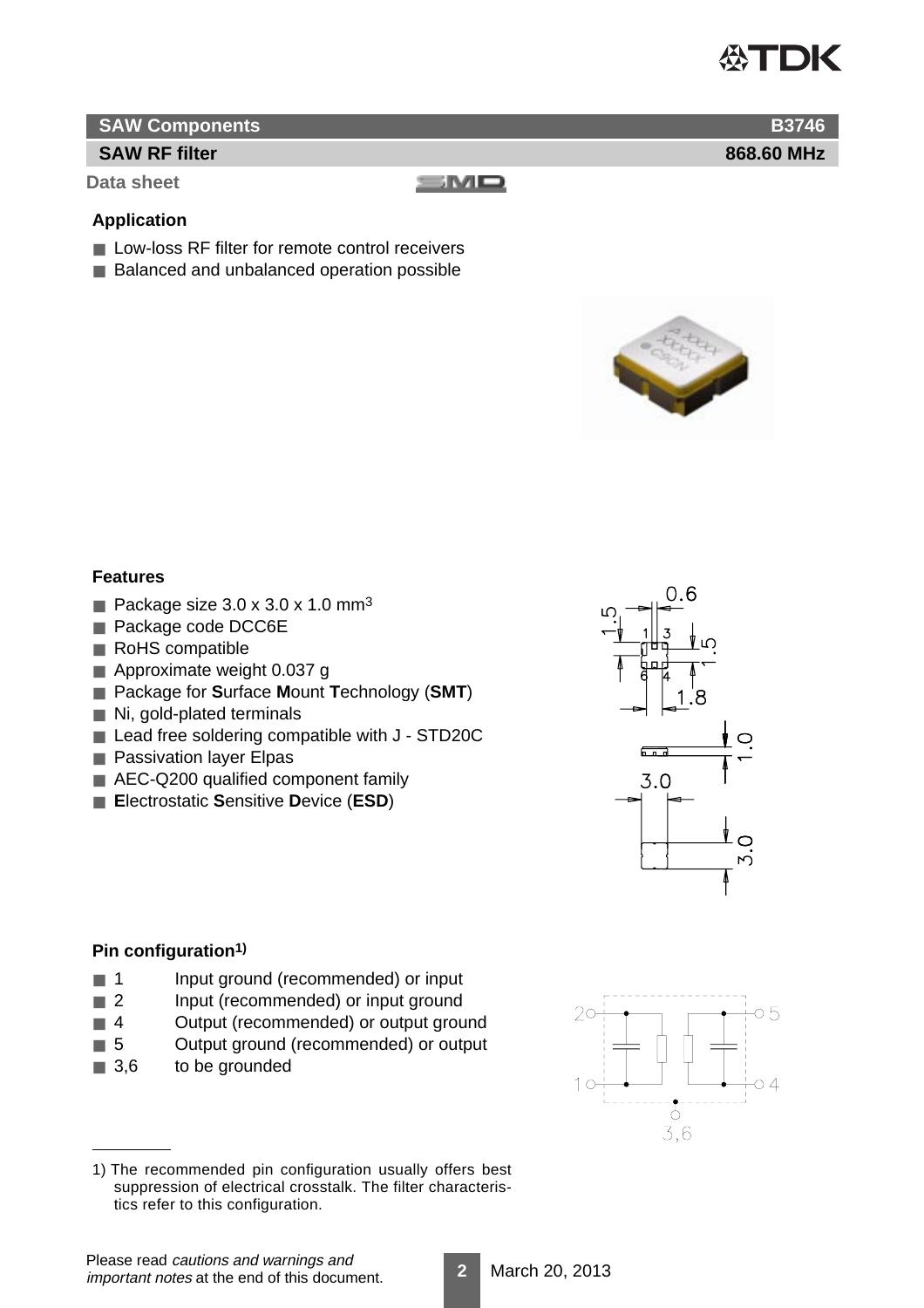# **ATDK**

**868.60 MHz**

## **SAW Components**

#### **SAW RF filter**

**Data sheet**

#### **Characteristics**

Temperature range for specification:  $T = -40 \degree C$  to +95  $\degree C$ Terminating source impedance:  $Z_S = 50 \Omega$  and matching network<br>Terminating load impedance:  $Z_1 = 50 \Omega$  and matching network

 $Z_1$  = 50  $\Omega$  and matching network

|                                                                  |                       | min. | typ.<br>@ 25 °C | max. |                |
|------------------------------------------------------------------|-----------------------|------|-----------------|------|----------------|
| <b>Center frequency</b>                                          | $f_{\rm C}$           |      | 868.60          |      | <b>MHz</b>     |
| <b>Minimum insertion attenuation</b>                             | $\alpha_{\text{min}}$ |      |                 |      |                |
| incl. loss in matching elements ( $Q_1 = 66$ )                   |                       |      | 2.6             | 3.4  | dB             |
| excl. loss in matching elements                                  |                       |      | 2.0             | 2.8  | dB             |
| Pass band (relative to $\alpha_{\min}$ )<br>868.00  869.20 MHz   |                       |      | 0.9             | 3.0  | dB             |
|                                                                  |                       |      |                 |      |                |
| <b>Relative attenuation</b> (relative to $\alpha_{\text{min}}$ ) | $\alpha_{\text{rel}}$ |      |                 |      |                |
| 10.00  820.00 MHz                                                |                       | 50   | 55              |      | dB             |
| 820.00  859.00 MHz                                               |                       | 32   | 36              |      | dB             |
| 859.00  866.60 MHz                                               |                       | 21   | 25              |      | dB             |
| 866.60  867.20 MHz                                               |                       | 10   | 25              |      | dB             |
| 870.40  871.40 MHz                                               |                       | 10   | 15              |      | dB             |
| 871.40  875.00 MHz                                               |                       | 20   | 24              |      | dB             |
| 875.00  890.00 MHz                                               |                       | 25   | 30              |      | dB             |
| 890.00  950.00 MHz                                               |                       | 40   | 45              |      | dB             |
| 950.00  1500.00 MHz                                              |                       | 50   | 55              |      | dB             |
| 1500.00  2500.00 MHz                                             |                       | 48   | 53              |      | dB             |
|                                                                  |                       |      |                 |      |                |
| Impedance for pass band matching <sup>1)</sup>                   |                       |      |                 |      |                |
| Input: $Z_{\text{IN}} = R_{\text{IN}}$    $C_{\text{IN}}$        |                       |      | 470    1.2      |      | $\Omega$    pF |
| Output: $Z_{\text{OUT}} = R_{\text{OUT}}    C_{\text{OUT}}$      |                       |      | 470    1.2      |      | $\Omega$    pF |

 $\equiv$ M $\Box$ 

1) Impedance for passband matching bases on an ideal, perfect matching of the SAW filter to source- and to load impedance (here 50 Ohm). After removal of the SAW filter the input impedance of the input and output matching network is calculated. The conjugate complex value of these characteristic impedances are the input and output impedances for flat passband. For more details we refer to EPCOS application note #18.

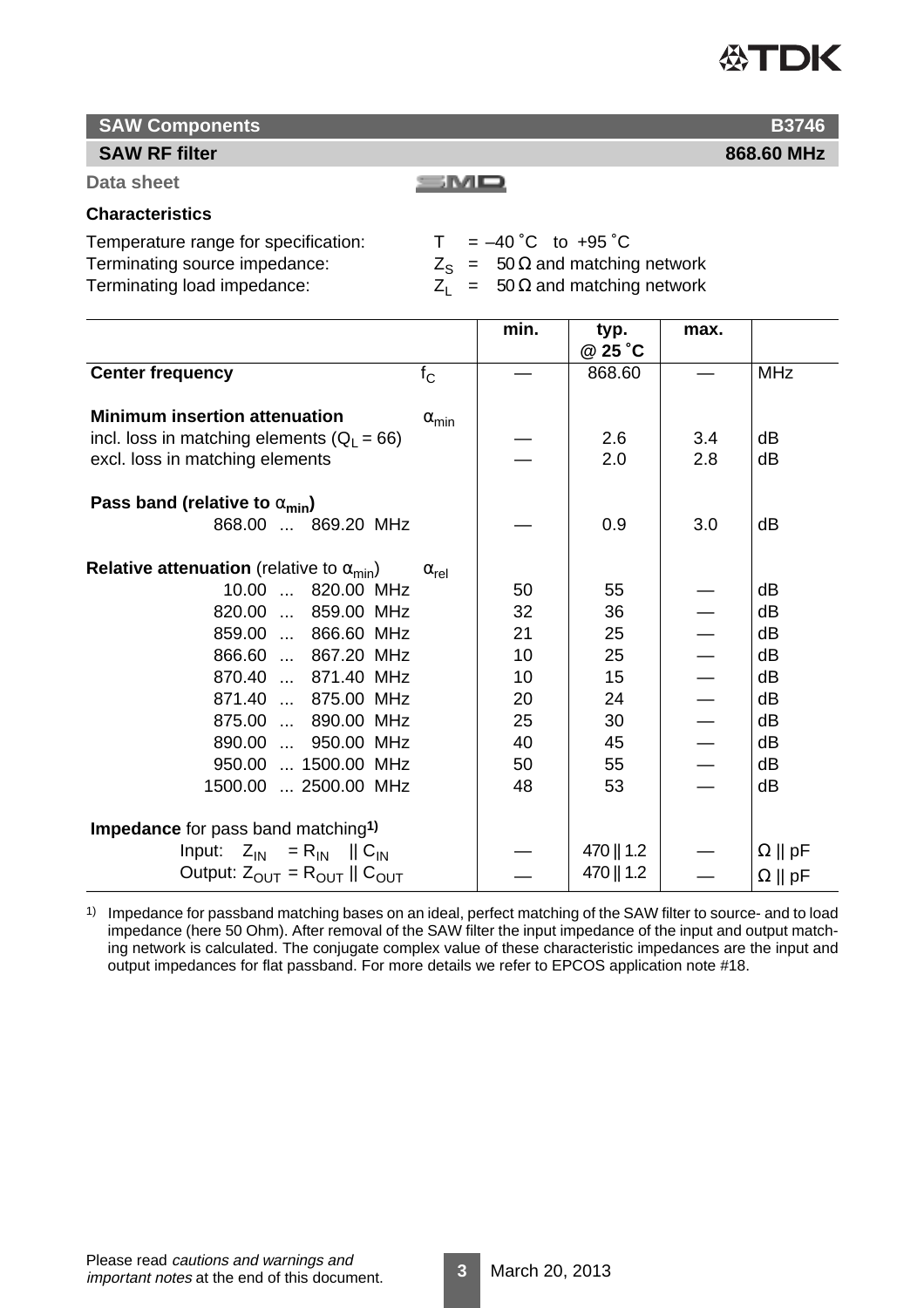

**868.60 MHz**

**B3746**

### **SAW Components**

#### **SAW RF filter**

**Data sheet**

 $\equiv$ M $\Box$ 

## **Maximum ratings**

| Operable temperature range         |              | $-45/+125$ | $^{\circ}C$  |                              |
|------------------------------------|--------------|------------|--------------|------------------------------|
| Storage temperature range          | stg          | $-45/+125$ | $^{\circ}$ C |                              |
| DC voltage                         | $\rm V_{DC}$ | 6          | ν            |                              |
| Source power                       | $P_{\rm S}$  | 5          | dBm          | source impedance 50 $\Omega$ |
| Source power<br>880 MHz to 960 MHz | $P_{\rm S}$  | 15         | dBm          | source impedance 50 $\Omega$ |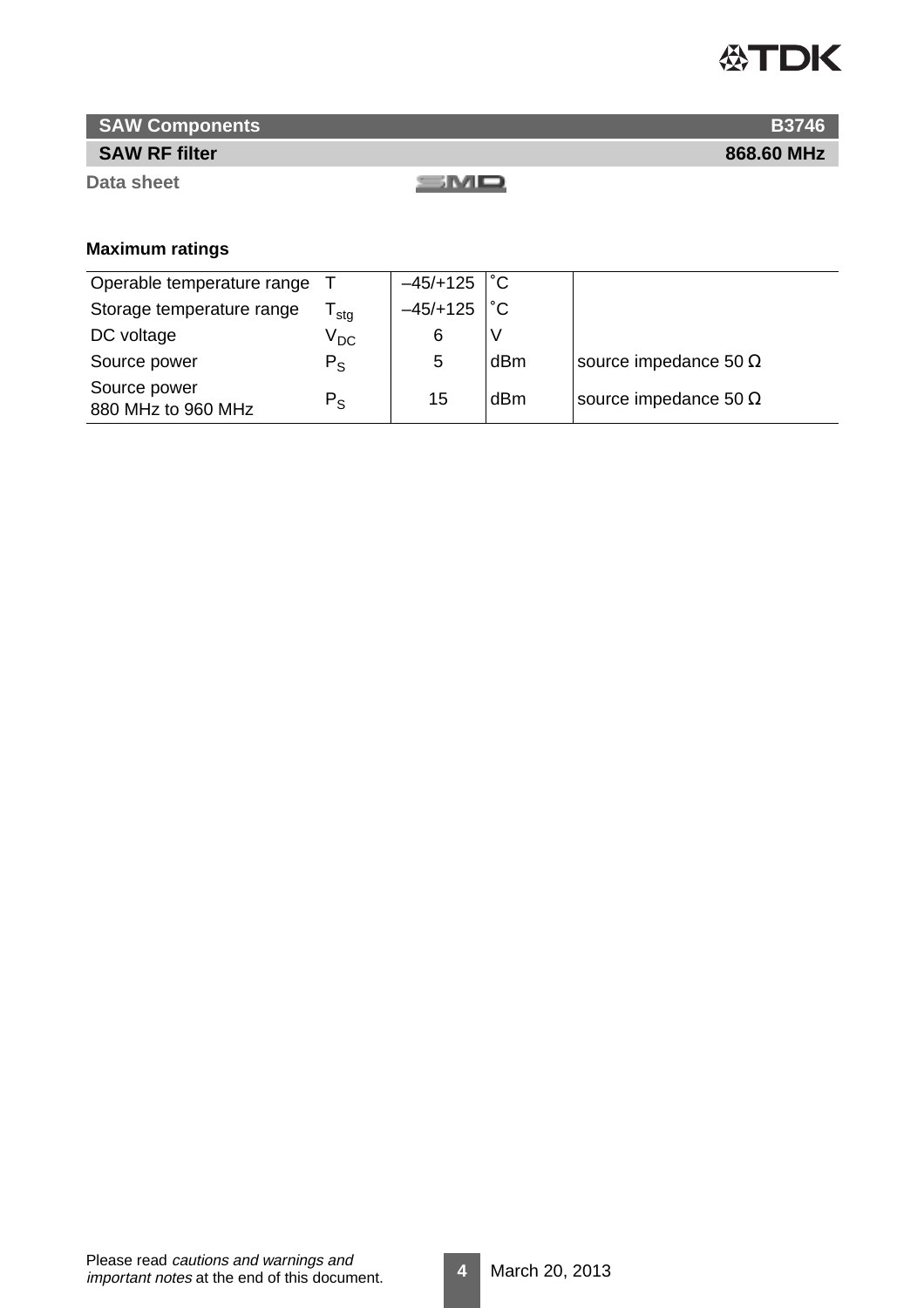

**868.60 MHz**

**B3746**



#### **SAW RF filter**

**Data sheet**

SMO

**Matching network to 50** Ω (element values depend on pcb layout and equivalent circuit)



#### **Minimising the crosstalk**

For a good ultimate rejection a low crosstalk is necessary. Low crosstalk can be realised with a good RF layout. The major crosstalk mechanism is caused by the "ground-loop" problem.

Grounding loops are created if input-and output transducer GND are connected on the top-side of the PCB and fed to the system grounding plane by a common via hole. To avoid the common ground path, the ground pin of the input- and output transducer are fed to the system ground plane (bottom PCB plane) by their own via hole. The transducers' grounding pins should be isolated from the upper grounding plane.

A common GND inductivity of 0.5nH degrades the ultimate rejection (crosstalk) by 20dB.

The optimised PCB layout, including matching network for transformation to 50 Ohm, is shown here. In this PCB layout the grounding loops are minimised to realise good ultimate rejection



Optimised PCB layout for SAW filters in DCC6E package, pinning 2,4 (top side, scale 1:1)

The bottom side is a copper plane (system ground area). The input and output grounding pins are isolated and connected to the common ground by separated via holes.

For good contact of the upper grounding area with the lower side it is necessary to place enough via holes.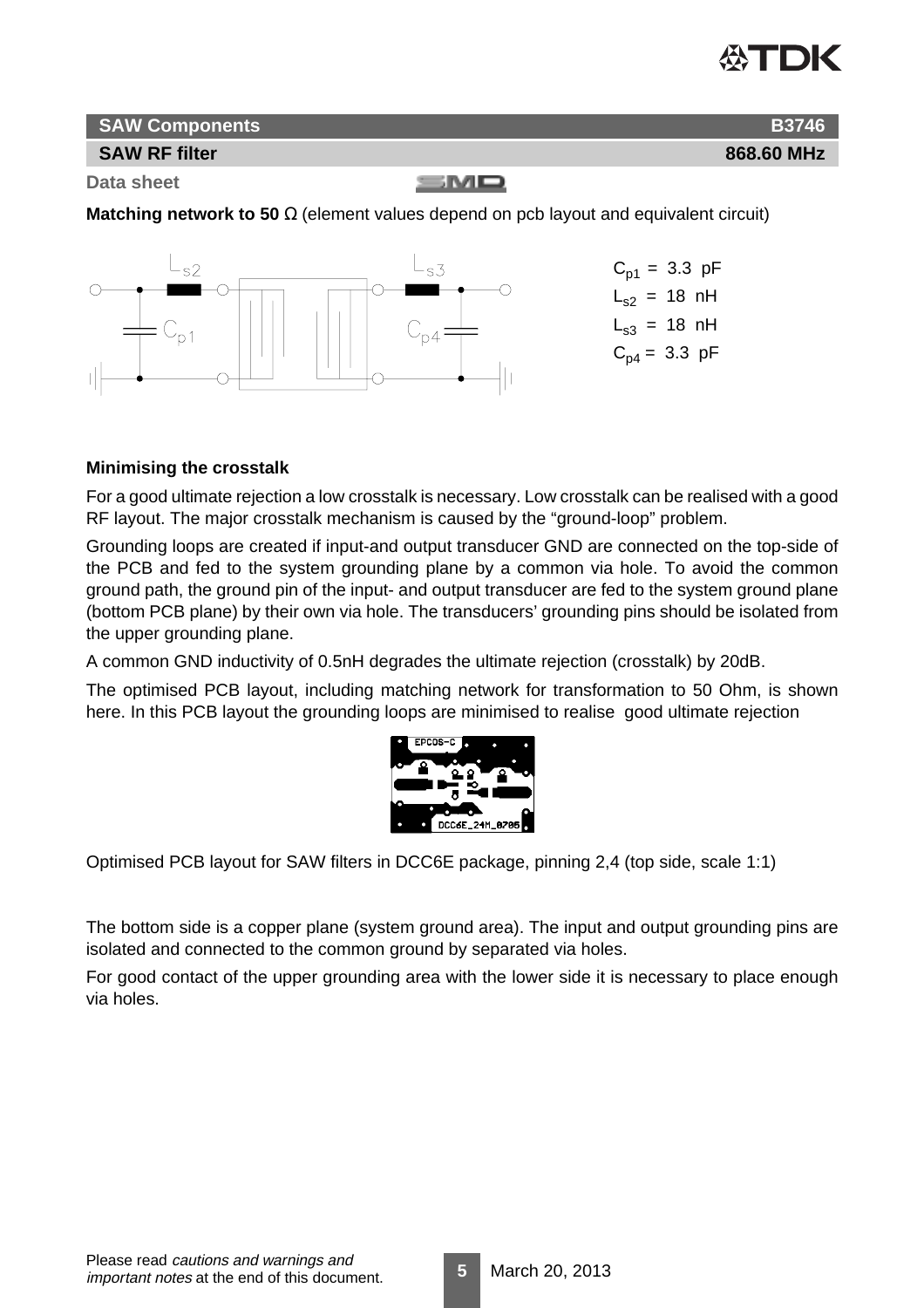

#### **SAW Components**

#### **SAW RF filter**

**Data sheet**

#### **ESD protection of SAW filters**

SAW filters are **E**lectro **S**tatic **D**ischarge sensitive devices. To reduce the probability of damages caused by ESD, special matching topologies have to be applied.

SMQ

In general, "ESD matching" has to be ensured at that filter port, where electrostatic discharge is expected.

Electrostatic discharges predominantly appear at the antenna input of RF receivers. Therefore only the input matching of the SAW filter has to be designed to short circuit or to block the ESD pulse.

Below two figures show recommended "ESD matching" topologies.

Depending on the input impedance of the SAW filter and the source impedance, the needed component values have to be determined from case to case.







In cases where minor ESD occur, following simplified "ESD matching" topologies can be used alternatively.







Effectiveness of the applied ESD protection has to be checked according to relevant industry standards or customer specific requirements.

For further information, please refer to EPCOS Application report:

"**ESD protection for SAW filters**". This report can be found under www.epcos.com/rke. Click on "data sheets" and then "Applications" under category "Further information".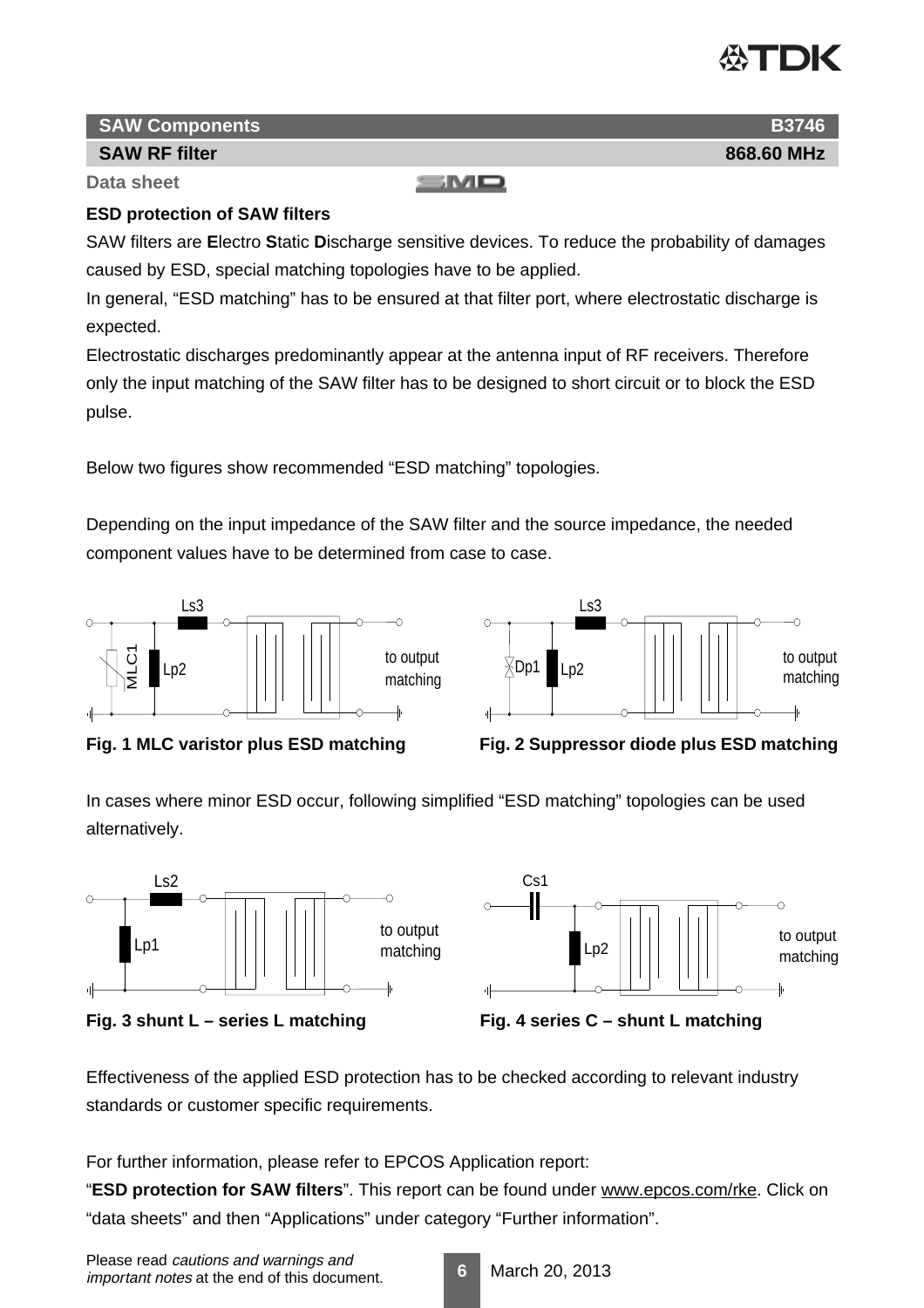## **公TDK**

| SAW Components       |            |
|----------------------|------------|
| <b>SAW RF filter</b> | 868.60 MHz |

**Data sheet**

 $\equiv$ MD

#### **Transfer function**



### **Transfer function** (wideband)

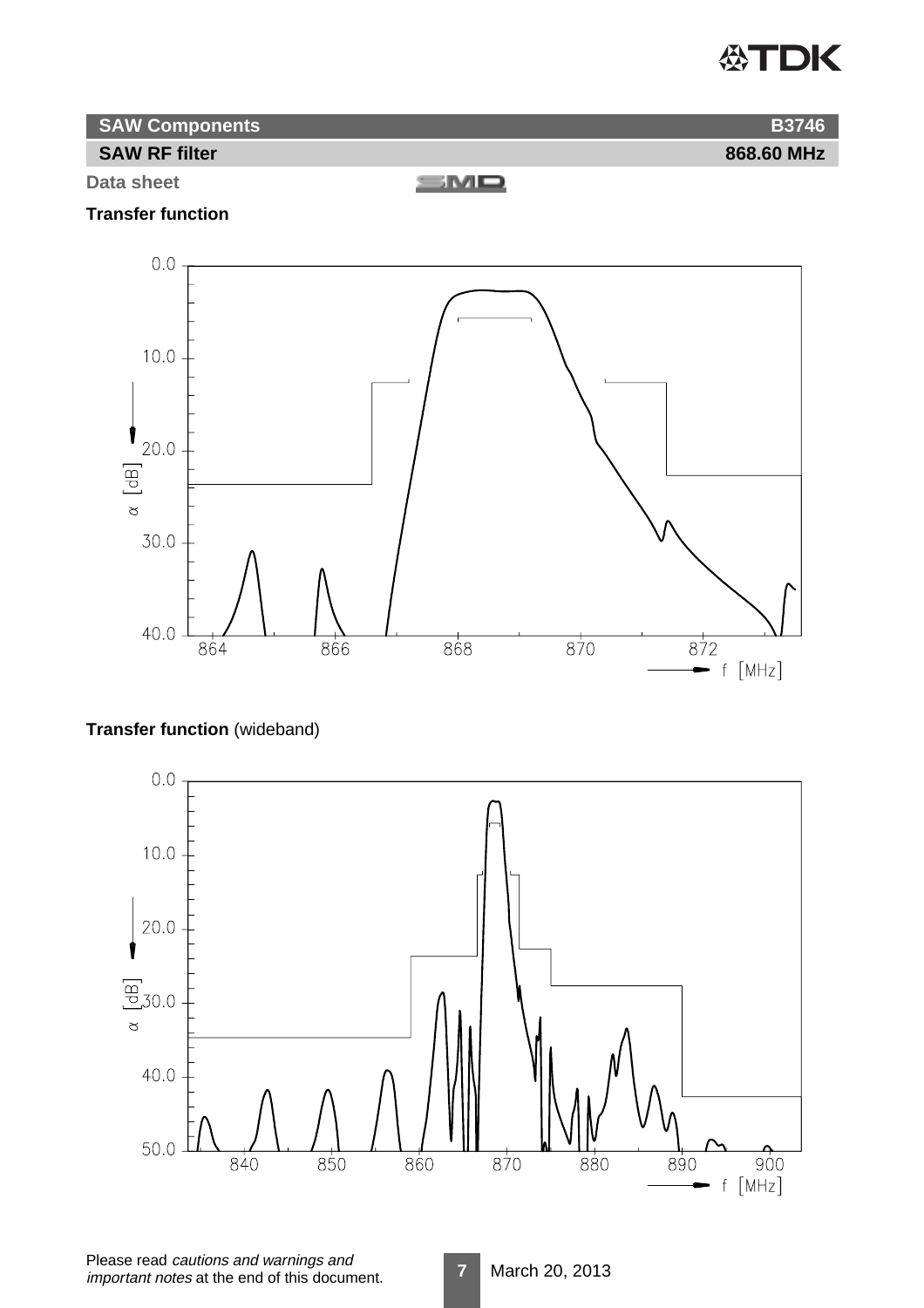## **公TDK**

**868.60 MHz**

**B3746**

| <b>SAW Components</b> |  |
|-----------------------|--|
|-----------------------|--|

#### **SAW RF filter**

**Data sheet**

 $\mathbf{SMD}$ 

## **Transfer function** (ultimate rejection)

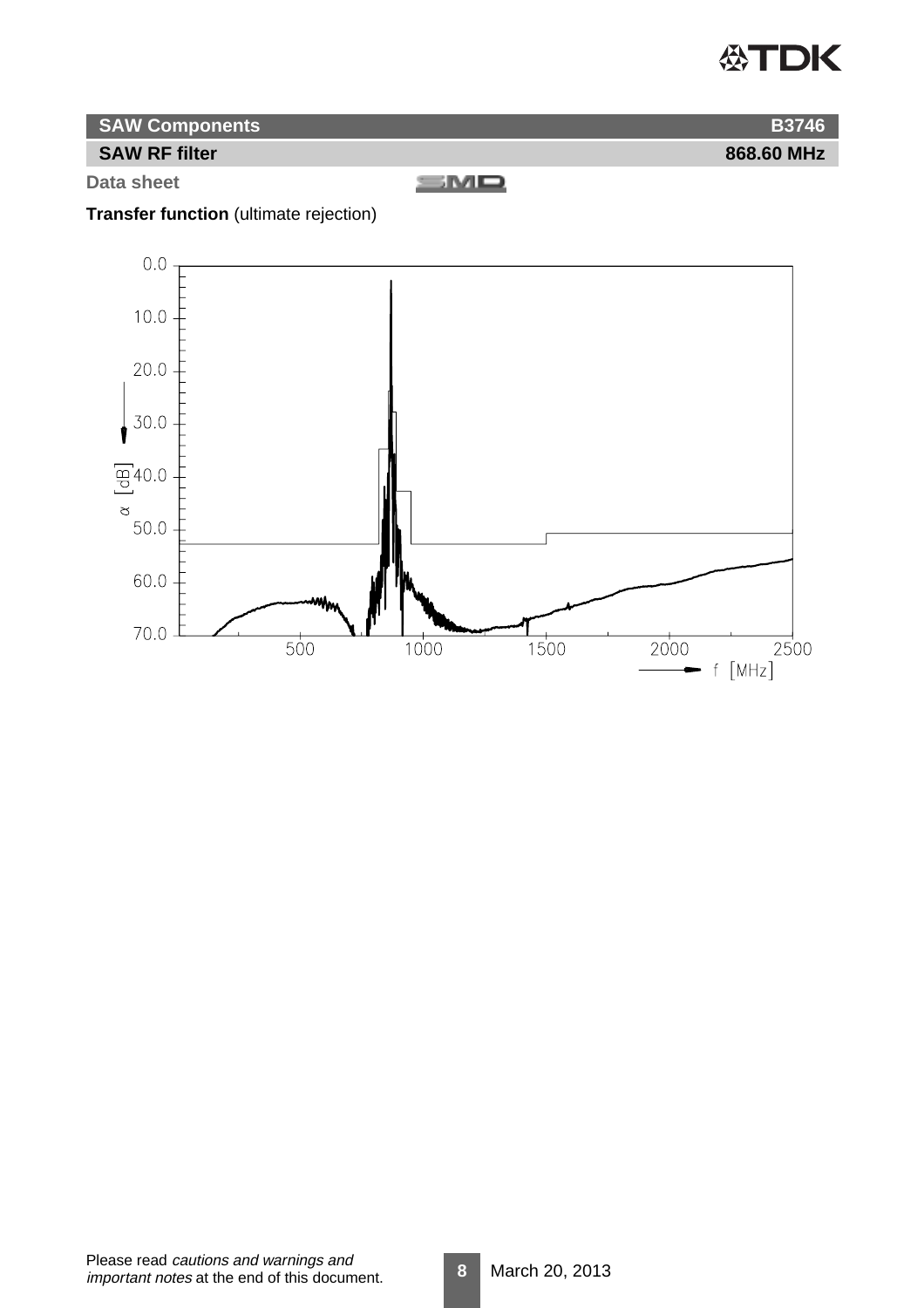

**SAW Components**

#### **SAW RF filter**

**Data sheet**

SMO

#### **References**

| <b>Type</b>                | B3746                                                                                                                                                                                                                                                                                                                                                                                                                                                                   |
|----------------------------|-------------------------------------------------------------------------------------------------------------------------------------------------------------------------------------------------------------------------------------------------------------------------------------------------------------------------------------------------------------------------------------------------------------------------------------------------------------------------|
| <b>Ordering code</b>       | B39871B3746H110                                                                                                                                                                                                                                                                                                                                                                                                                                                         |
| <b>Marking and package</b> | C61157-A7-A143                                                                                                                                                                                                                                                                                                                                                                                                                                                          |
| <b>Packaging</b>           | F61074-V8168-Z000                                                                                                                                                                                                                                                                                                                                                                                                                                                       |
| Date codes                 | L 1126                                                                                                                                                                                                                                                                                                                                                                                                                                                                  |
| <b>S-parameters</b>        | B3746_NB.s2p<br>B3746_WB.s2p<br>See file header for port/pin assignment table.                                                                                                                                                                                                                                                                                                                                                                                          |
| <b>Soldering profile</b>   | S 6001                                                                                                                                                                                                                                                                                                                                                                                                                                                                  |
| <b>RoHS compatible</b>     | RoHS-compatible means that products are compatible with the<br>requirements according to Art. 4 (substance restrictions) of Di-<br>rective 2011/65/EU of the European Parliament and of the<br>Council of June 8 <sup>th</sup> , 2011, on the restriction of the use of certain<br>hazardous substances in electrical and electronic equipment<br>("Directive") with due regard to the application of exemptions as<br>per Annex III of the Directive in certain cases. |
| <b>Matching coils</b>      | See Inductor pdf-catalog<br>http://www.tdk.co.jp/tefe02/coil.htm#aname1<br>and Data Library for circuit simulation<br>http://www.tdk.co.jp/etvcl/index.htm                                                                                                                                                                                                                                                                                                              |

**For further information please contact your local EPCOS sales office or visit our webpage at www.epcos.com .**

#### **Published by EPCOS AG Systems, Acoustics, Waves Business Group P.O. Box 80 17 09, 81617 Munich, GERMANY**

EPCOS AG 2013. This brochure replaces the previous edition.

For questions on technology, prices and delivery please contact the Sales Offices of EPCOS AG or the international Representatives.

Due to technical requirements components may contain dangerous substances. For information on the type in question please also contact one of our Sales Offices.

**868.60 MHz**